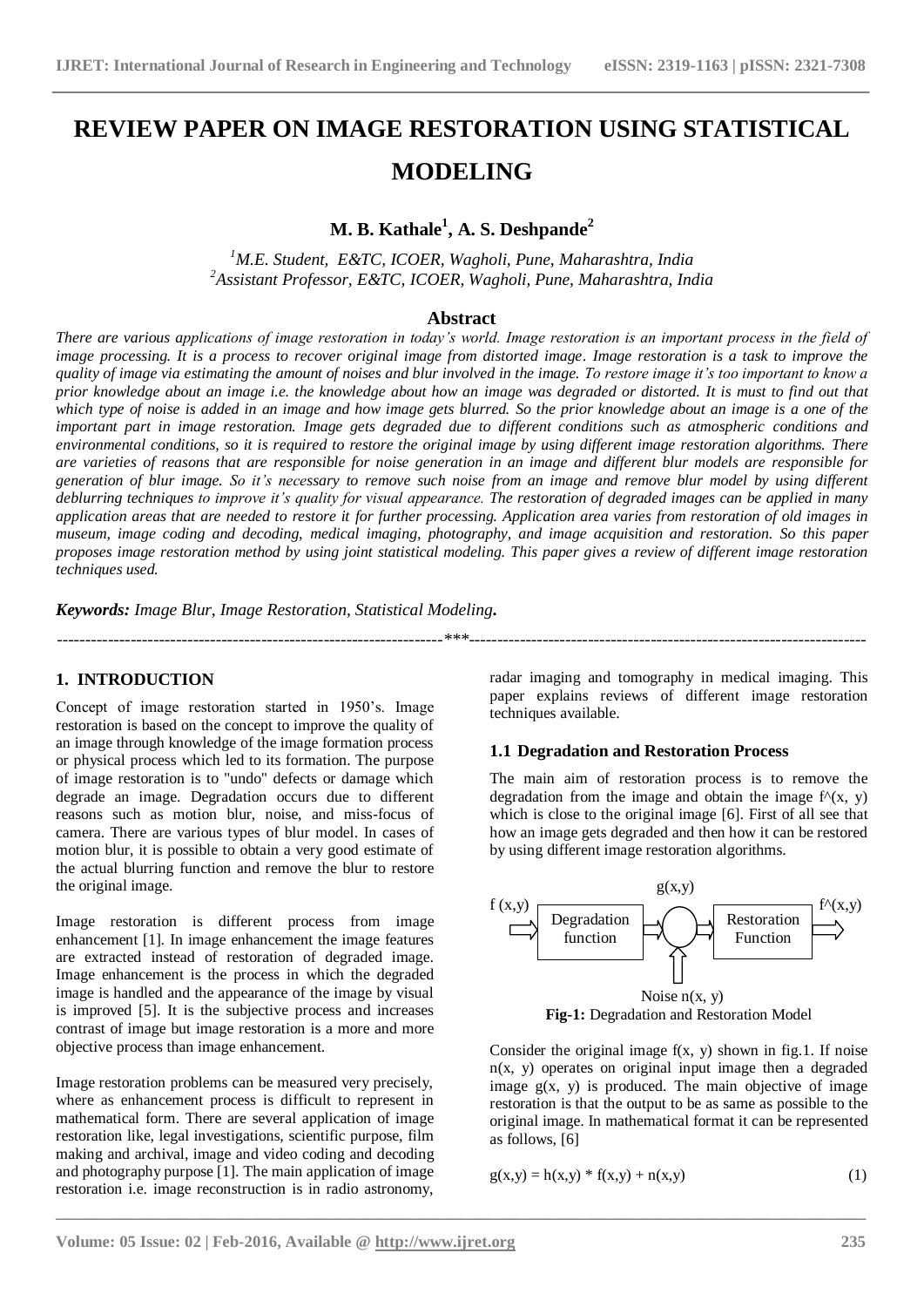$= 1$  for  $u^2 + v^2$   $w_0$ 

The symbol  $*$  represents convolution of  $h(x, y)$  with  $f(x, y)$ . From fig.1 it is clear that the original image gets convolved with the degraded image i.e. the original image  $f(x, y)$  gets convolved with the degradation function  $h(x, y)$ . To convert the convolutions into multiplication take DFT of above equation in frequency domain.

$$
G (u, v) = H (u, v). F (u, v) + N (u, v)
$$
 (2)

To calculate (x, y) take IDFT of equation (2),

$$
G(u,v) = \frac{h(x,y)}{M.N.} + n(x,y) \tag{3}
$$

The equation (3) is called as Degradative impulse response. To reduce the effect of noise from degraded image inverse filtering or pseudo inverse filtering can be used.

### **2. LITERATURE REVIEW**

#### **Image Restoration Technique**

There are different image restoration algorithms studied by researchers such as Inverse filter, Wiener filter, Pseudo inverse filter, Blind image restoration algorithm, Recursive algorithm etc. Some of them are given as below,

#### **2.1 Inverse Filtering**

In this method divide the equation (2) by degraded frequency component H  $(u, v)$  and then solve for F  $(u, v)$ [6].



**Fig-2:** Degradation and Restoration Model using Inverse Filter

$$
F(u, v) = \frac{G(u,v)}{H(u,v)} - \frac{N(u,v)}{H(u,v)}
$$
(4)

The above equation is valid for two conditions i.e. if N  $(u, v)$  is known and H  $(u, v)$  does not to zero. Then F  $(u, v)$ v) for noise free image is,

$$
F(u, v) = \frac{G(u,v)}{H(u,v)}
$$
\n(5)

This equation is called as Inverse Filtering. There is no way to restore the image components if G  $(u, v) = H(u, v) = 0$ . So inverse filtering method gives poor result in case of noiseless and noisy blurred image. Sensor of image may be affected by environmental conditions or disturbance in atmosphere. During the digitization process noise may be added to original image. There are more chances to corrupt an image due to transmission process. Hence to avoid the noise equation (4) can be used as,

$$
F(u,v) = G(u,v). M(u,v) - N(u,v). M(u,v)
$$
\n(6)

Where, 
$$
M(u,v) = \frac{1}{H(u,v)}
$$
 for  $u^2 + v^2$   $w_0$ 

Steps in Inverse Filtering:

- 1. Take DFT of degraded image  $g(x, y)$  to obtain  $G(u, v)$
- 2. Take DFT of degraded model H (u, v)
- 3. Compute  $F(u, v)$
- 4. Take IDFT to obtain restored image  $f^{\wedge}(x, y)$ .

Disadvantages of Inverse filter:

- 1. Properties of original image are not used
- 2. Inverse filter may be hard to built and that may not exist
- 3. Inverse filters are sensitive to noise

#### **2.2 Pseudo Inverse Filtering**

The drawbacks of the inverse filtering are given above. These drawbacks of inverse filtering can be overcome by using Pseudo inverse filtering. It is also called as modified inverse filtering. It can be defined as,

If H (u, v) 
$$
\longrightarrow
$$
 0, then  

$$
F(u, v) = \frac{G(u, v)}{H(u, v)} \quad \dots \dots \quad \text{for H (u, v)} \quad 0,
$$

= 0 ……… for H (u, v) = 0



Inverse Filter

Pseudo inverse filtering provides better result than inverse filtering. The inverse filtering and pseudo inverse filtering are sensitive to noise. This is limitation of these two filtering method of deconvolution.

**\_\_\_\_\_\_\_\_\_\_\_\_\_\_\_\_\_\_\_\_\_\_\_\_\_\_\_\_\_\_\_\_\_\_\_\_\_\_\_\_\_\_\_\_\_\_\_\_\_\_\_\_\_\_\_\_\_\_\_\_\_\_\_\_\_\_\_\_\_\_\_\_\_\_\_\_\_\_\_\_\_\_\_\_\_\_\_**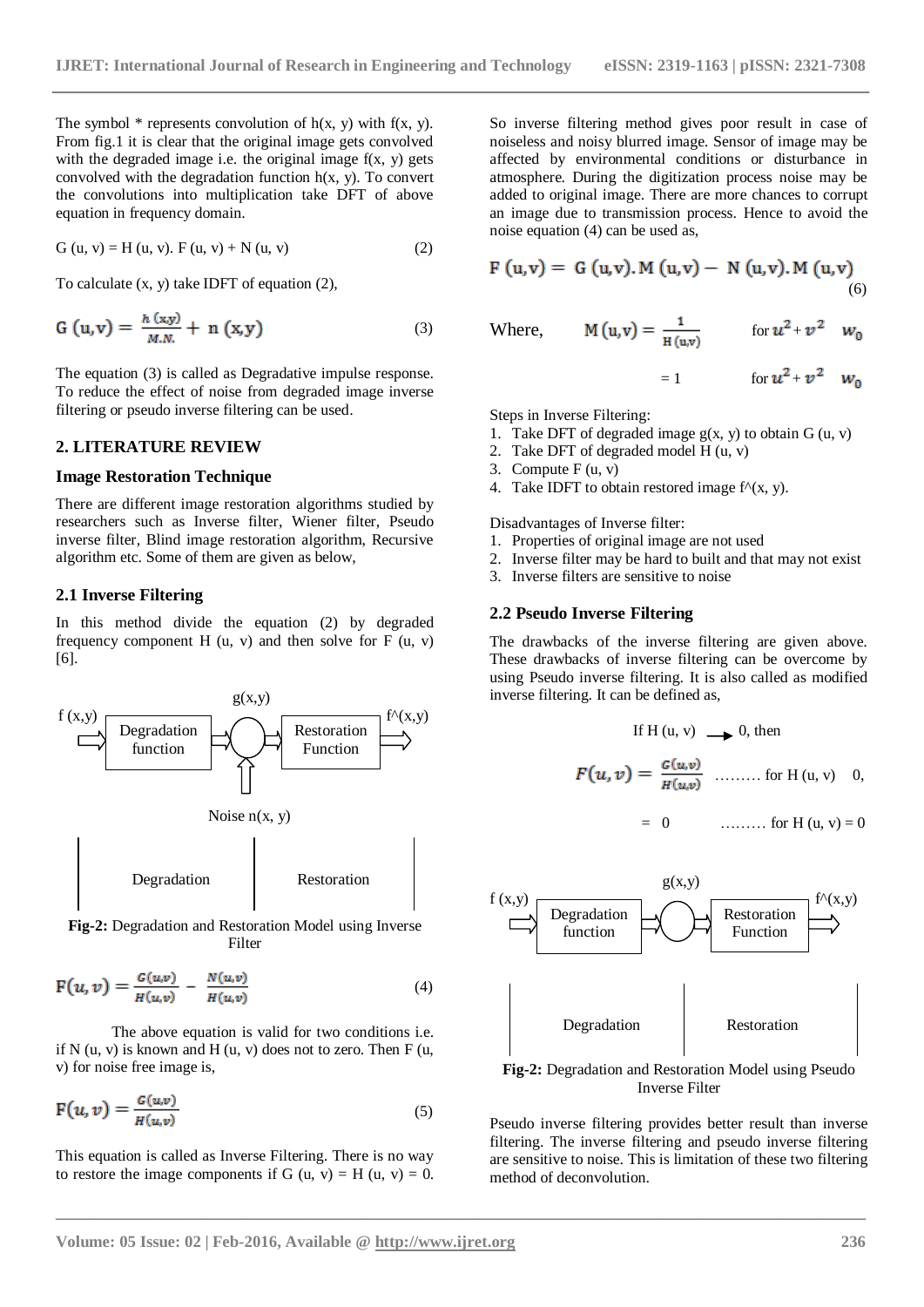#### **2.3 Wiener Filtering**

The main drawback of inverse and pseudo inverse filtering is that they are sensitive to noise. But wiener filtering is not sensitive to noise so the drawbacks of above two filtering can be overcome in wiener filtering [4]. Wiener filtering gives better response in presence of noise. There are some assumptions in wiener filtering [6].

#### Assumptions:

- 1. Second order statistics of the noise
- 2. And un-degraded images are known

Let,  $S_{f(n,m)}$  is power spectral density (PSD) of

original image  $\& S_r(n, m)$  is PSD of noisy image. Then by using Wiener – Knintchine theorem,

$$
S_{r}(n,m) = \frac{1}{MN} \sum_{x=0}^{M-1} \sum_{y=0}^{N-1} R_{f}(x,y)^{-i2\Pi} \frac{\left[\begin{array}{c} nx & my \\ M^{+}N \end{array}\right]}{(7)}
$$

Where,  $R_f(x, y)$  is the autocorrelation of original image.

$$
S_{r}(n,m) = \frac{1}{MN} \sum_{x=0}^{M-1} \sum_{y=0}^{N-1} R_{r}(x,y)^{-i2\Pi} \frac{m x}{M} + \frac{m y}{N} \tag{8}
$$

Where,  $\mathbf{R}_r$  (x, y) is the autocorrelation of original image.

Then autocorrelation functions are,

$$
R_f(x,y) = \frac{1}{(N-x)(M-y)} \sum_{m=0}^{M-1-y} \sum_{n=0}^{N-1-x} f(n,m).f(x+n,y+m)
$$
\n(9)

$$
R_r(x,y) = \frac{1}{(N-x)(M-y)} \sum_{m=0}^{M-1-y} \sum_{n=0}^{N-1-x} r(n,m), r (x+n, y+m)
$$
\n(10)

From equation (9) and (10) the Wiener filtering is defined as,

$$
F(n, m) = \frac{H_c(n, m) G(n, m)}{H(n, m)^2 + \left[\gamma \cdot \frac{S_r(n, m)}{S_f(n, m)}\right]}
$$
(11)

Where,  $H_c(n, m)$  is complex conjugate of parameter  $\gamma$  and H (n, m). For  $\gamma$  1, the Weiner filter is parametric wiener filter. For changing blur impulse response the wiener filter gives better response. So in case of unfixed blurring impulse response the wiener filter is used. The parameter k is adjustable. It can be adjusted until the accurate restored image is obtained. For  $k = 0$  wiener filter is used as inverse filter. If the value of the k is increases the wiener filter gives less restoration result and start to degrade the degraded image. When both noise and blur are present then Weiner

filter is called as band pass filter. Only in presence of blur Weiner filter is used as high pass filter. If only noise is present in an image then the Weiner filter is used as low pass filter [6]. The main disadvantage of Weiner filter is that the power spectra of both undegraded image and power spectra of noise must be known.

Steps in Wiener Filtering:

- 1. Obtain FT of degraded image  $g(x, y)$  to obtain G  $(n, m)$
- 2. Take FT of degraded model  $h(x, y)$  to obtain H  $(n, m)$
- 3. Select the value for parameter "k"
- 4. Compute  $F(n, m)$  by using equation (7)
- 5. Obtain IFT of F  $(n, m)$  to obtain restored image  $f(x, y)$
- 6. Until the best restoration result is obtained change the value of the parameter "k" and continue the all steps from 1 to 5.

Advantages of Wiener filter:

- 1. Easy to design.
- 2. Begins to exploit signal.
- 3. They are not sensitive to noise.

Disadvantages of Wiener filter:

- 1. To estimate power spectrum density prior knowledge of noise and clean signal is required.
- 2. It gives fixed frequency response at all frequency.
- 3. Results are often too blurred.

#### **2.4 Geometric Mean Filtering**

Inverse filter achieves different results at two different frequencies. The inverse filter achieves good resolution at the spatial frequencies i.e. at the lower frequencies, but it gives poor performance at the higher frequencies. The Wiener filter gives best noise performance than inverse filtering and pseudo inverse filter but it achieves this by smoothing the image at the expense and then it performs image restoration by modifying filter, *M,.*  Mathematically it can be written as,

$$
F^{(u,v)} = \left[\frac{H^*(u,v)}{H(u,v)}\right]^{\alpha} \left[\frac{H^*(u,v)}{H(u,v)^{\beta} + \beta \left[\frac{S_n(u,v)}{S_f(u,v)}\right]}\right]^{1-\alpha}
$$
  
G (u,v)

#### **2.5 Blind Image Restoration**

Kundur [2] proposed "Blind image deconvolution" algorithm. When point spread function (PSF) is unknown then blind image deconvolution or blind image restoration method is used to recover the original image from its set of blurred images [2]. If blur kernel is unknown then blind deconvolution is useful to recover the sharpness of blurred image. PSF is inverse of Fourier transform. In case of unknown additive noise, image spectral density, degradation filter by using blind deconvolution it is possible to restore image. Mathematically it can be written as,

$$
y = k \t x \t(13)
$$

**\_\_\_\_\_\_\_\_\_\_\_\_\_\_\_\_\_\_\_\_\_\_\_\_\_\_\_\_\_\_\_\_\_\_\_\_\_\_\_\_\_\_\_\_\_\_\_\_\_\_\_\_\_\_\_\_\_\_\_\_\_\_\_\_\_\_\_\_\_\_\_\_\_\_\_\_\_\_\_\_\_\_\_\_\_\_\_**